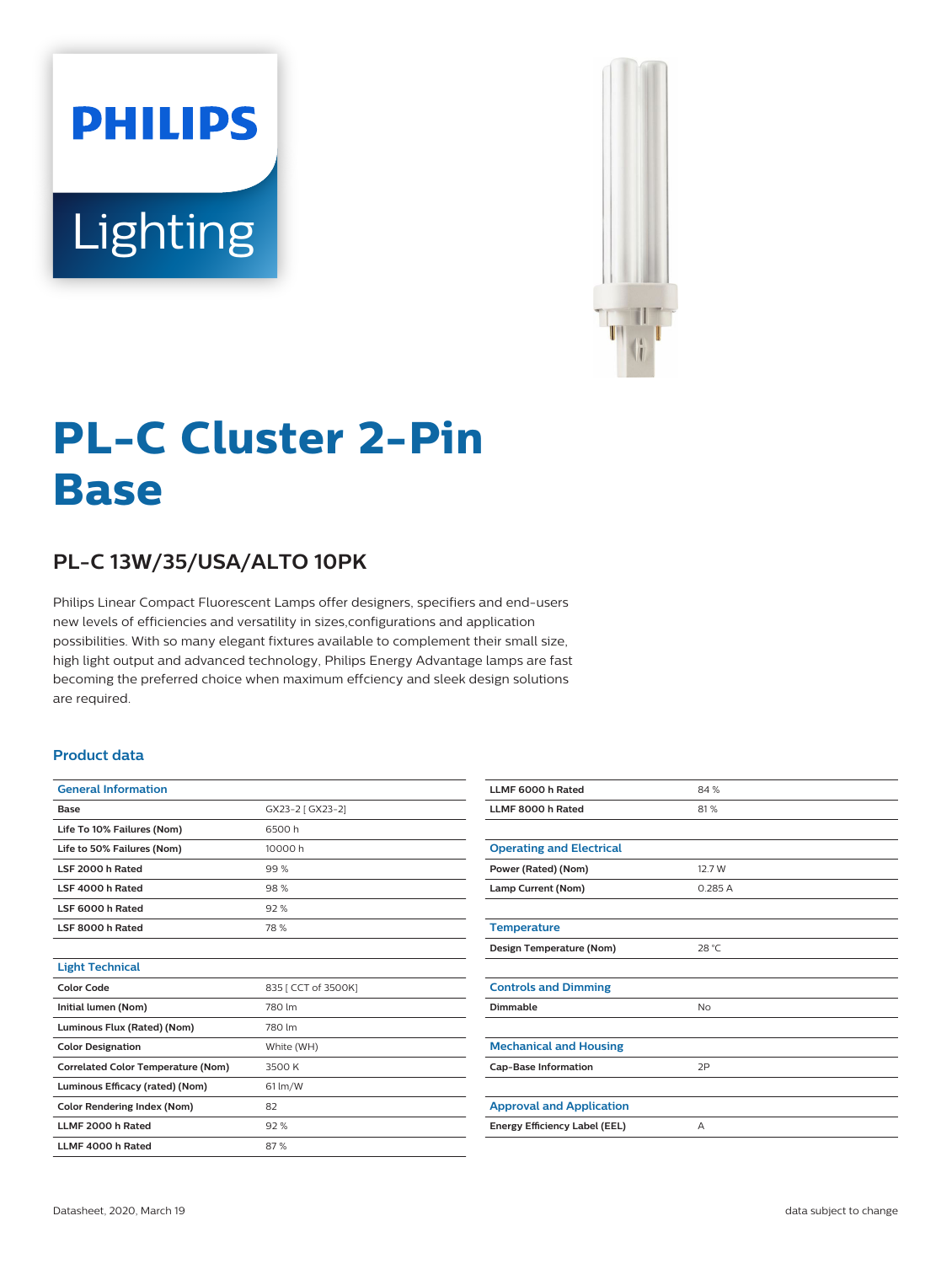# **PL-C Cluster 2-Pin Base**

| Mercury (Hg) Content (Nom) | 1.4 <sub>mg</sub>                |  |  |  |
|----------------------------|----------------------------------|--|--|--|
|                            |                                  |  |  |  |
| <b>Product Data</b>        |                                  |  |  |  |
| Order product name         | PL-C ALTO 13W/835 GX23-2 /2P 1CT |  |  |  |
| <b>EAN/UPC - Product</b>   | 046677111618                     |  |  |  |
| Order code                 | 383125                           |  |  |  |

| <b>Numerator - Quantity Per Pack</b> |              |  |  |
|--------------------------------------|--------------|--|--|
| Numerator - Packs per outer box      | 10           |  |  |
| Material Nr. (12NC)                  | 927904983530 |  |  |
| Net Weight (Piece)                   | 49.900 g     |  |  |

#### **Dimensional drawing**



**PL-C ALTO 13W/835/2P**

#### **Photometric data**



| Product           |  | $D(max)$ $D1(max)$ $A(max)$ $B(max)$ $C(max)$ |  |
|-------------------|--|-----------------------------------------------|--|
| PL-C ALTO 13W/835 |  | 27.1 mm 27.1 mm 80.7 mm 99.0 mm 121.6 mm      |  |
| GX23-2 /2P 1CT    |  |                                               |  |



### **Lifetime**



**LDLE\_PLC2P\_0001-Life expectancy diagram LDLE\_PLC2P\_0002-Life expectancy diagram**